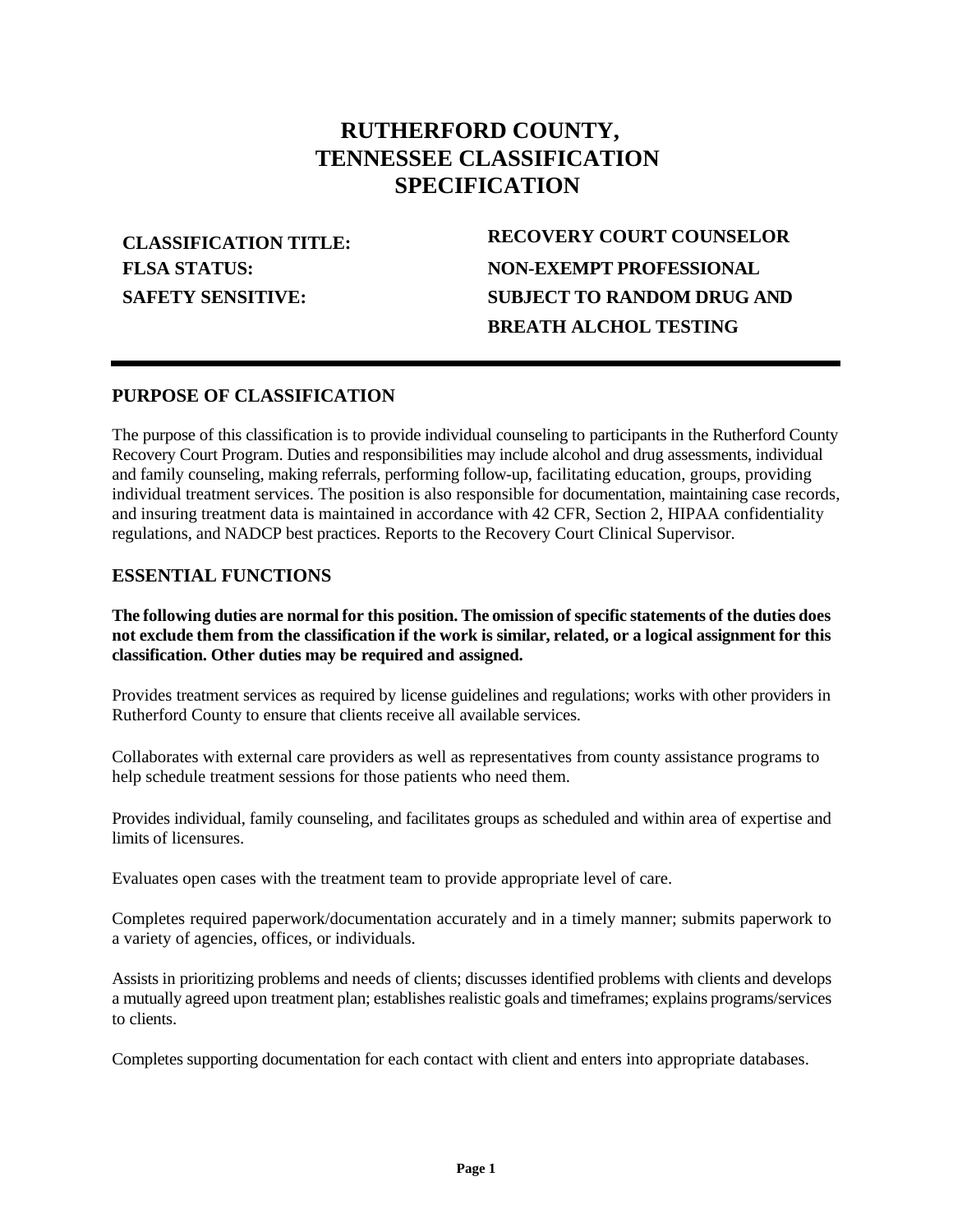Maintains confidentiality and a high level of ethical conduct regarding all client information; ensures that any release of information to other providers or agencies adheres to policies/procedures governing client confidentiality in accordance with HIPAA confidentiality regulations.

Prepares or completes various forms, reports, correspondence, encounter forms, case documentation, agency referrals, treatment plans, or other documents in accordance with 42 CFR, Section 2, and HIPAA confidentiality regulations.

Operates a computer to enter, retrieve, review or modify data; verifies accuracy of entered data and makes corrections; utilizes word processing, spreadsheet, or other software programs.

Communicates with Director and the clinical supervisor, community providers and agencies, participants, and other individuals as needed to coordinate work activities, review status of work, exchange information, or resolve problems.

Communicates with participants and authorized family members as well as supervisors, treatment team, medical providers, community agencies, and other individuals as needed to coordinate treatment modalities and assess ongoing progress.

Maintains a comprehensive, current knowledge of applicable laws/regulations; maintains an awareness of new trends and advances in the profession; reads professional literature; maintains professional affiliations; attends workshops and training sessions as appropriate.

Provides participants with assistance and support in crisis situations.

Creates individualized treatment plans to address participants' needs.

Communicates with the Director and the treatment team regarding recovery court participants progress in the program (e.g., attendance in treatment, drug test results and sanction/incentives that might be warranted) on a regular basis.

Makes professional evaluations, decisions, and recommendations for treatment planning and implementation.

Establishes and maintains effective working relationships with mentally or emotionally disabled clients and their families.

May be assigned or assist with any of the Recovery Court programs as required.

Conducts drug testing, as necessary, and advises the treatment team of the drug test results.

Completes work at assigned workstation as determined by supervisor.

Must work hours as scheduled.

May be required work additional hours, weekends, and holidays as requested or required to administer programs.

## **ADDITIONAL FUNCTIONS**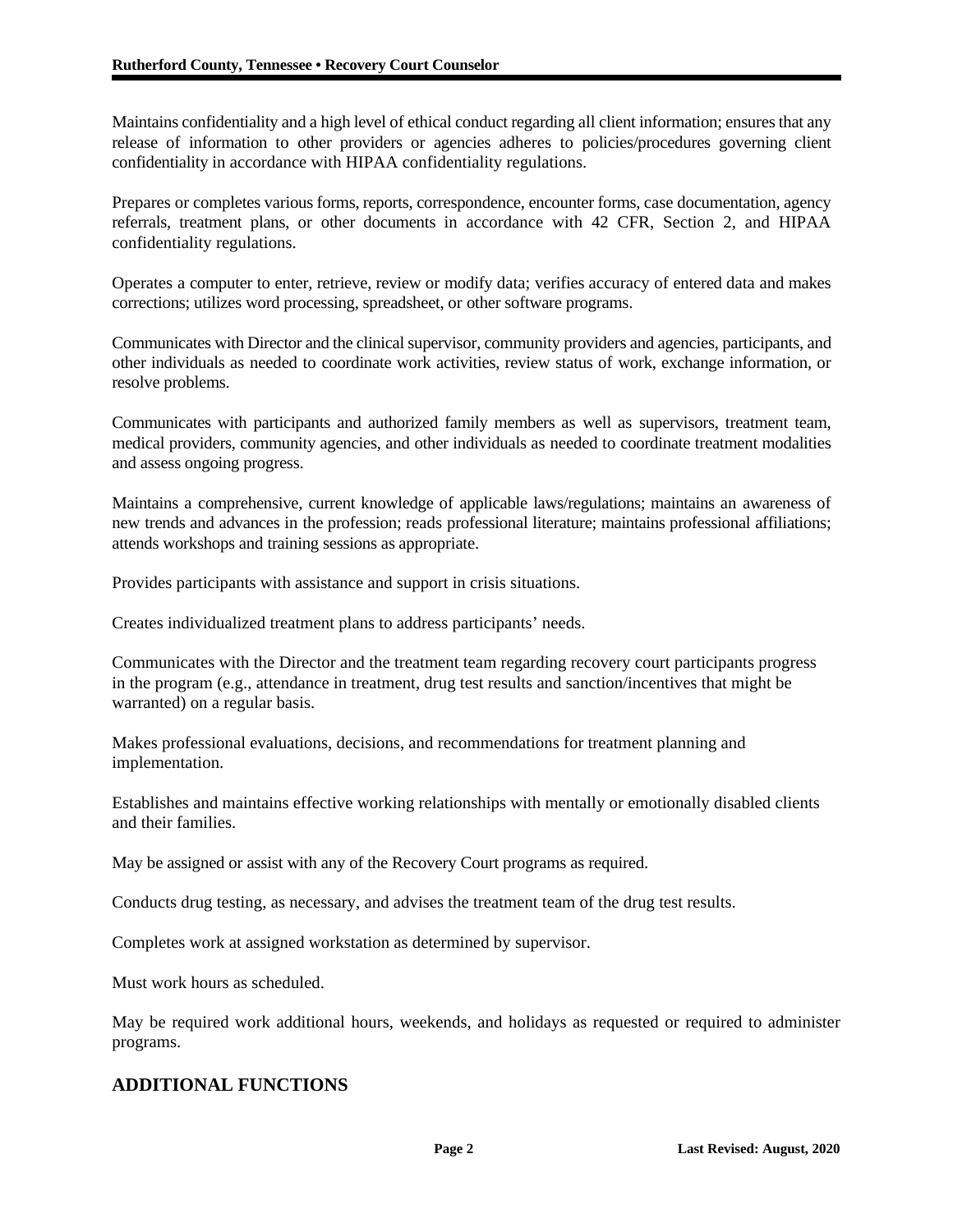Operates a motor vehicle to conduct work activities as needed.

Performs other related duties as required.

# **MINIMUM QUALIFICATIONS**

Bachelor's degree in Social Work, Psychology, or closely related field; Licensed LADAC, LCSW, or similar therapy licensure supplemented by one year previous experience involving drug and alcohol counseling with individuals; or any equivalent combination of education, training, and experience which provides the requisite knowledge, skills, and abilities for this job. Experience in the criminal justice field preferred. Five years success within personal recovery model preferred. Must possess and maintain a valid Tennessee driver's license and a state licensure in specific field.

## **PERFORMANCE APTITUDES**

Data Utilization: Requires the ability to review, classify, categorize, prioritize, and/or analyze data. Includes exercising discretion in determining data classification, and in referencing such analysis to established standards for the purpose of recognizing actual or probable interactive effects and relationships.

**Human Interaction**: Requires the ability to inform and guide others by applying principles of professional counseling in addressing specific situations.

**Equipment, Machinery, Tools, and Materials Utilization**: Requires the ability to operate, maneuver and/or control the actions of equipment, machinery, tools, and/or materials used in performing essential functions.

**Verbal Aptitude**: Requires the ability to utilize a wide variety of reference, descriptive, and/or advisory data and information.

**Mathematical Aptitude**: Requires the ability to perform addition, subtraction, multiplication, and division; the ability to calculate decimals and percentages; the ability to utilize principles of fractions; and the ability to interpret graphs.

**Functional Reasoning**: Requires the ability to apply principles of influence systems, such as motivation, incentive, and leadership, and to exercise independent judgment to apply facts and principles for developing approaches and techniques to resolve problems.

**Situational Reasoning**: Requires the ability to exercise judgment, decisiveness and creativity in situations involving the evaluation of information against sensory, judgmental, or subjective criteria, as opposed to that which is clearly measurable or verifiable.

# **ADA COMPLIANCE/PHYSICAL DEMANDS ANALYSIS**

**Physical Ability**: Tasks require the ability to exert very moderate physical effort in light work, typically involving some combination of stooping, kneeling, crouching and crawling, and which may involve some lifting, carrying, pushing and/or pulling of objects and materials of moderate weight (12-20 pounds).

**Sensory Requirements**: Some tasks require the ability to perceive and discriminate visual cues or signals.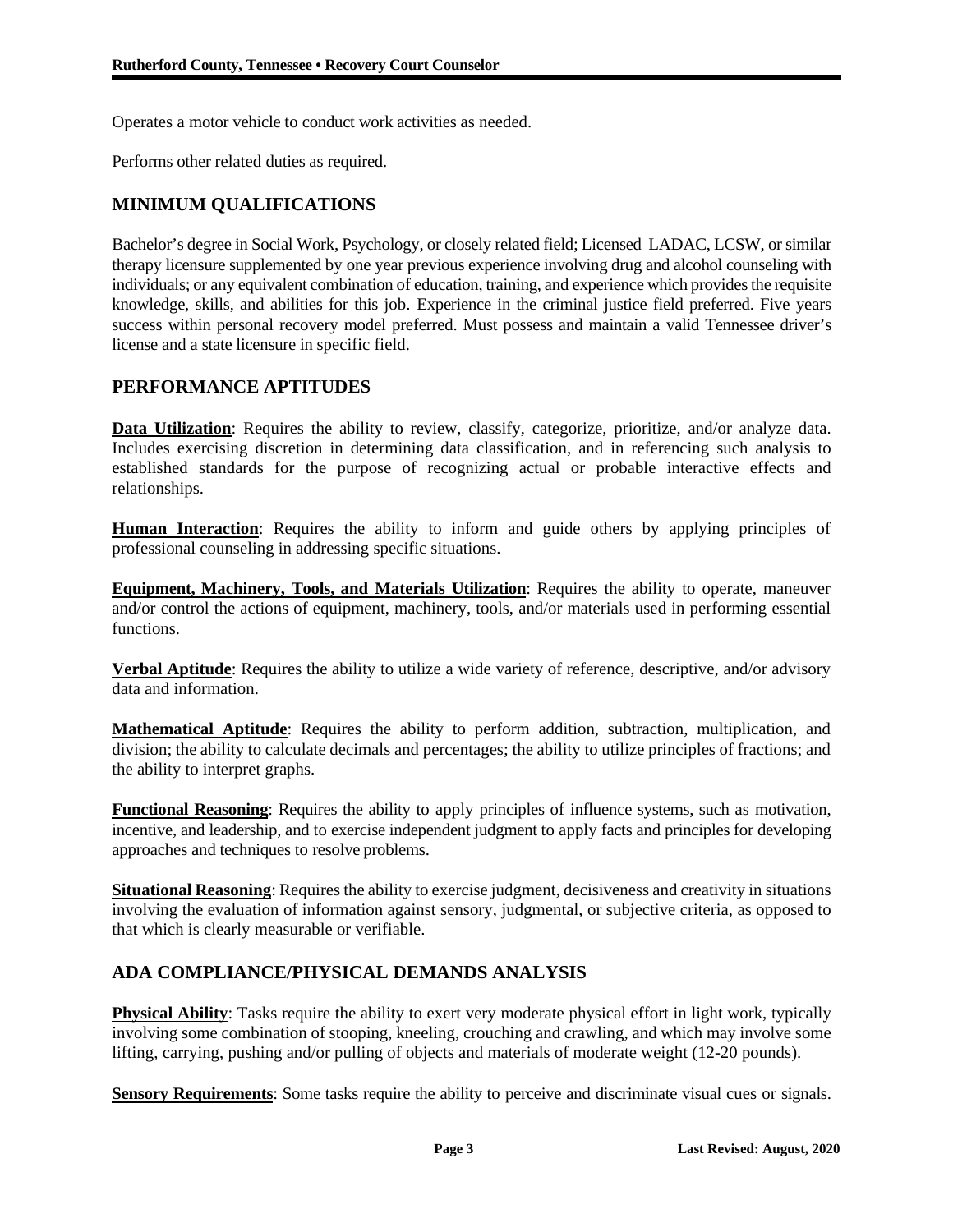Some tasks require the ability to communicate orally.

**Environmental Factors**: Performance of essential functions may require exposure to adverse environmental conditions, such as dust, odors, temperature extremes, traffic hazards, violence, disease, or pathogenic substances.

# **PHYSICAL DEMANDS ANALYSIS**

## **1. STANDING AND WALKING**

**Tasks:** escorting participants, monitoring participants, maintaining safety/security of facility, leading groups, walking to and from judicial building **Surface:** concrete, pavement, carpet, etc. **Estimated Total Hours: \_**2-3 **Maximum Continuous Time: \_\_**6**\_\_**

#### **2. SITTING**

**Tasks:** Counseling, paperwork, computer, planning, data entry, medical files **Estimated Total Hours: \_**6.5**\_ Maximum Continuous Time: \_\_**4**\_\_**

#### **3. LIFTING/CARRYING**

**Objects:** laptop, participants, chairs, tables, shackles, cleaning, laundry, lunch trays, books, property boxes, supplies

| Weight       | <b>Hourly</b> | <b>Daily</b> | Weekly | <b>Monthly</b> | <b>Never</b> |
|--------------|---------------|--------------|--------|----------------|--------------|
| $<$ 10 lbs.  |               |              |        |                |              |
| $11-25$ lbs. |               |              |        |                |              |
| 26-50 lbs.   |               |              |        |                |              |
| 51-75 lbs.   |               |              |        |                | Δ            |
| 76-100 lbs.  |               |              |        |                | Х            |
| $>100$ lbs.  |               |              |        |                |              |

#### **4. PUSHING/PULLING**

**Objects:** doors, desk drawers, filing cabinets drawers, dolly **Height of hands above floor during push:** waist high, above head, knee

## **5. CLIMBING**

**Tasks:** stairs, searches **Device:** stairs, vehicles **Height:** 6 flights **Frequency:** daily

#### **6. BENDING/SQUATTING/KNEELING Tasks:** filing and inventory **Frequency:** weekly

#### **7. REACHING Hands Used:** RIGHT LEFT **BOTH X**

| <b>Distance</b> | <b>Direction</b> | <b>Frequency</b> | <b>Duration</b> | Avg. Weight      |
|-----------------|------------------|------------------|-----------------|------------------|
| $0 - 20$        | All              | Dailv            | < 10 minutes    | Less than 5 lbs. |
| $21 - 36$       | 411              | Rarelv           | 10 minutes      | Less than 5 lbs. |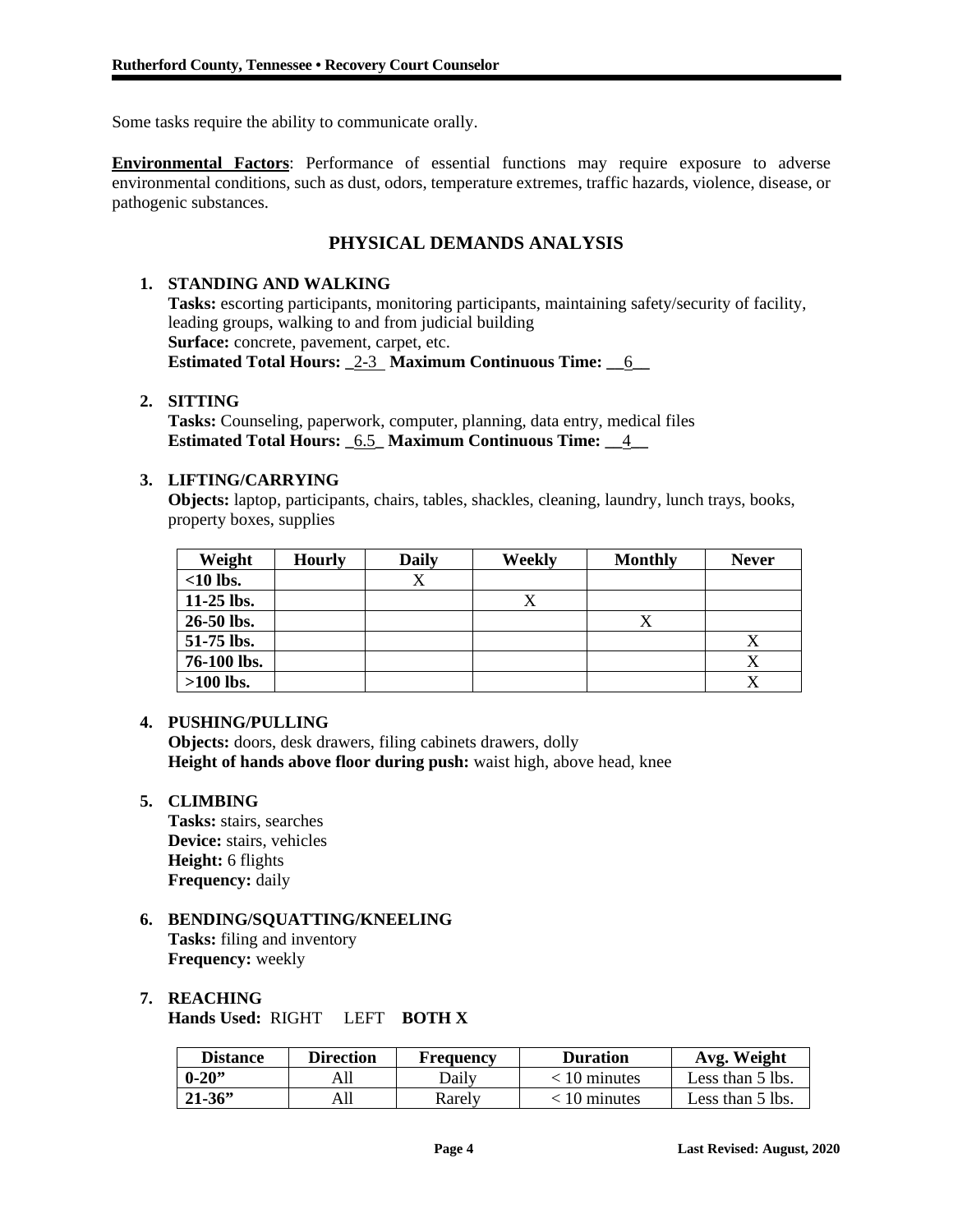#### **8. WORK CONDITIONS**

| <b>Exposure to</b>                   | Yes | N <sub>0</sub> |
|--------------------------------------|-----|----------------|
| <b>Hot Temperatures</b>              | X   |                |
| <b>Cold Temperatures</b>             | X   |                |
| <b>Sudden Changes in Temperature</b> | X   |                |
| <b>Noise</b>                         | X   |                |
| <b>Fumes</b>                         | X   |                |
| <b>Cramped Quarters</b>              | X   |                |
| <b>Cold Surfaces</b>                 | X   |                |
| <b>Hot Surfaces</b>                  | X   |                |
| <b>Sharp Edges</b>                   |     | X              |
| <b>Vibration</b>                     |     | X              |
| <b>Fluorescent Lighting</b>          | X   |                |
| <b>Computer Monitor Screen Glare</b> | X   |                |

| <b>Inside Building</b> | % of time |
|------------------------|-----------|
| <b>Outside</b>         | % of time |

#### **9. OTHER JOB DEMANDS**

| <b>Does Job Require</b> | Yes | N <sub>0</sub> |
|-------------------------|-----|----------------|
| <b>Crawling</b>         |     |                |
| <b>Jumping</b>          |     |                |
| <b>Lying on Back</b>    |     |                |
| <b>Lying on Stomach</b> |     |                |
| <b>Twisting</b>         |     |                |
| <b>Sweeping/Mopping</b> |     |                |
| <b>General Cleaning</b> |     |                |
| <b>Handling Trash</b>   |     |                |

# **10. LIST TOOLS, EQUIPMENT AND MATERIALS USED**

Includes but is not limited to computer, phone, fax machine, copy machine, scanner, stapler, staple remover, pen, etc.

## **11. HAND USE**

| <b>Type of Use</b>            | Yes | N <sub>0</sub> | <b>Frequency</b> |
|-------------------------------|-----|----------------|------------------|
| <b>Keystrokes</b>             |     |                | Computer-very    |
|                               |     |                | often            |
| Grasp                         |     |                | Pen- very often  |
| Fine Motor i.e.: writing,     |     |                | often            |
| twisting hands or wrist, etc. |     |                |                  |